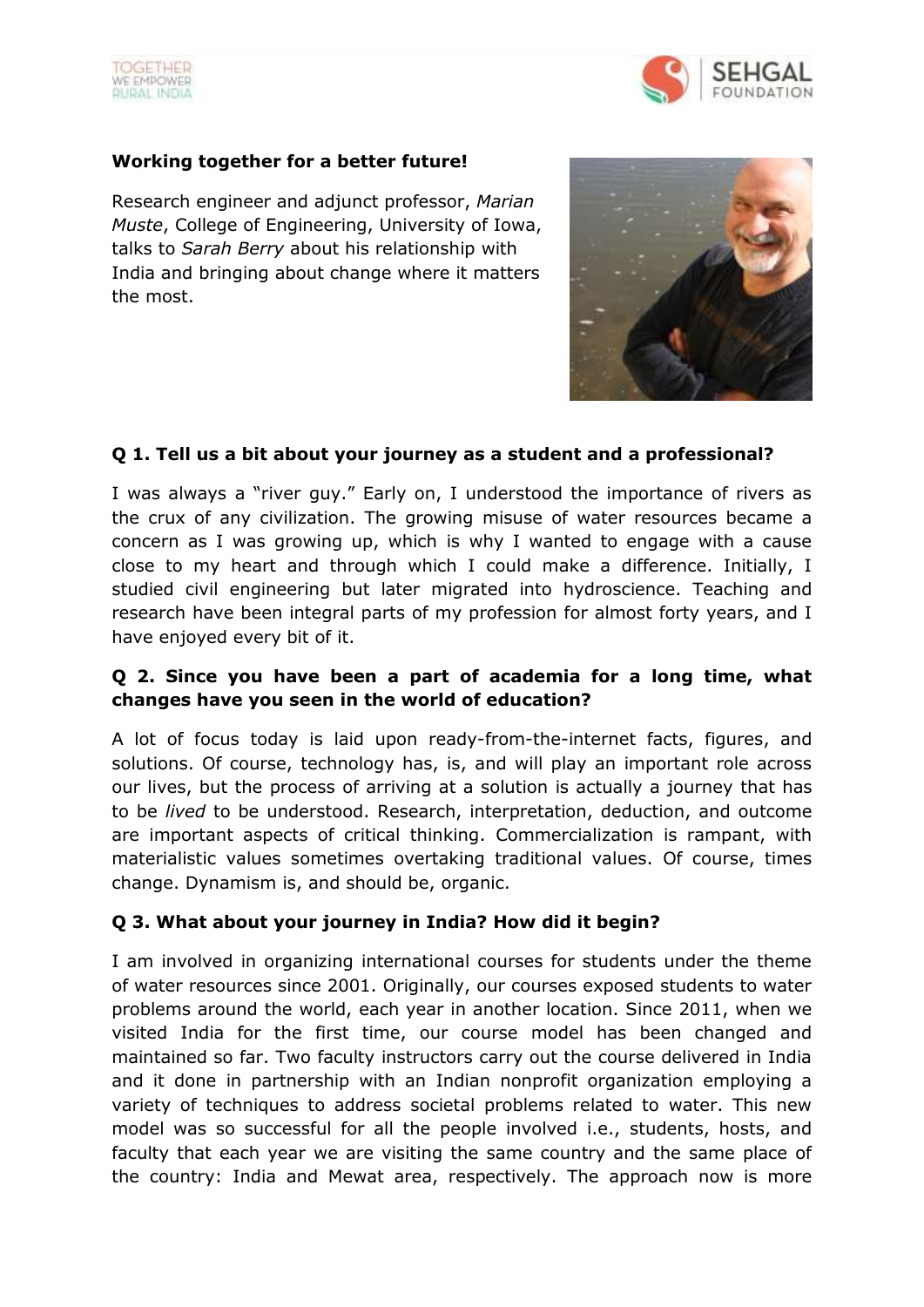



centric to working with the host foundation, understanding the challenge at hand, and developing pragmatic approaches toward finding joint solutions. Currently, the work with S M Sehgal Foundation, our host, is centered on the district of Nuh in Haryana, where the challenge at hand is the availability of freshwater and its judicious use.

## **Q 4. How has the experience been for the students?**

Each year, though there is a new batch of students, the overarching goal is always kept in sight. Students are assigned their roles in the project clearly, so that work progresses smoothly. Besides this, the interdisciplinary interaction enables students to benefit from the exchange of ideas and learn to adapt, adjust, and work with one another. Feedback has been very positive. I wish to add that it is not only work, but also getting to know the country through excursions and experiences made.

# **Q 5. What are the main activities envisaged during the three-week stay of the students?**

The first activity pertains to field work, which includes hydraulic measurements, water-related analysis applicable to both quantity and quality, looking for new approaches to save water especially in saline pockets, and building structures to retain freshwater including monsoon water. The second step is to work on specialized numerical simulations. This is followed by the preparation of a summary brief, including suggested design protocols, that is subsequently handed over to the host organization. The sustainability of the findings is important, which is why the foundation carries forward the work done by us, based on our research and analysis.

# **Q 6. How do you see the way forward in terms of finding solutions for difficult challenges like the one you mentioned above?**

Finding a solution is not always so simple. Having said that, it is important to bring about behavioral change, which is encouraged through supporting data. It is on the latter that we work intensively. If one has figures to support a development such as the depletion of the freshwater table by five meters over a period of just two years, this could serve as a reference for a more conscious effort to conserve water. More than technical solutions, individual behavioral changes are paramount.

# **Q 7. Any final comments or thoughts?**

Something I have always found intriguing is how, even in a simple village life, contentment can be found in abundance. Besides this, the human link has gained even more importance for me since my travel to India. The friends made, the relationships nurtured over years, and the new bonds secured are all valuable to me. We hope to keep building on our research, develop solutions, and continue to work together for a better future.